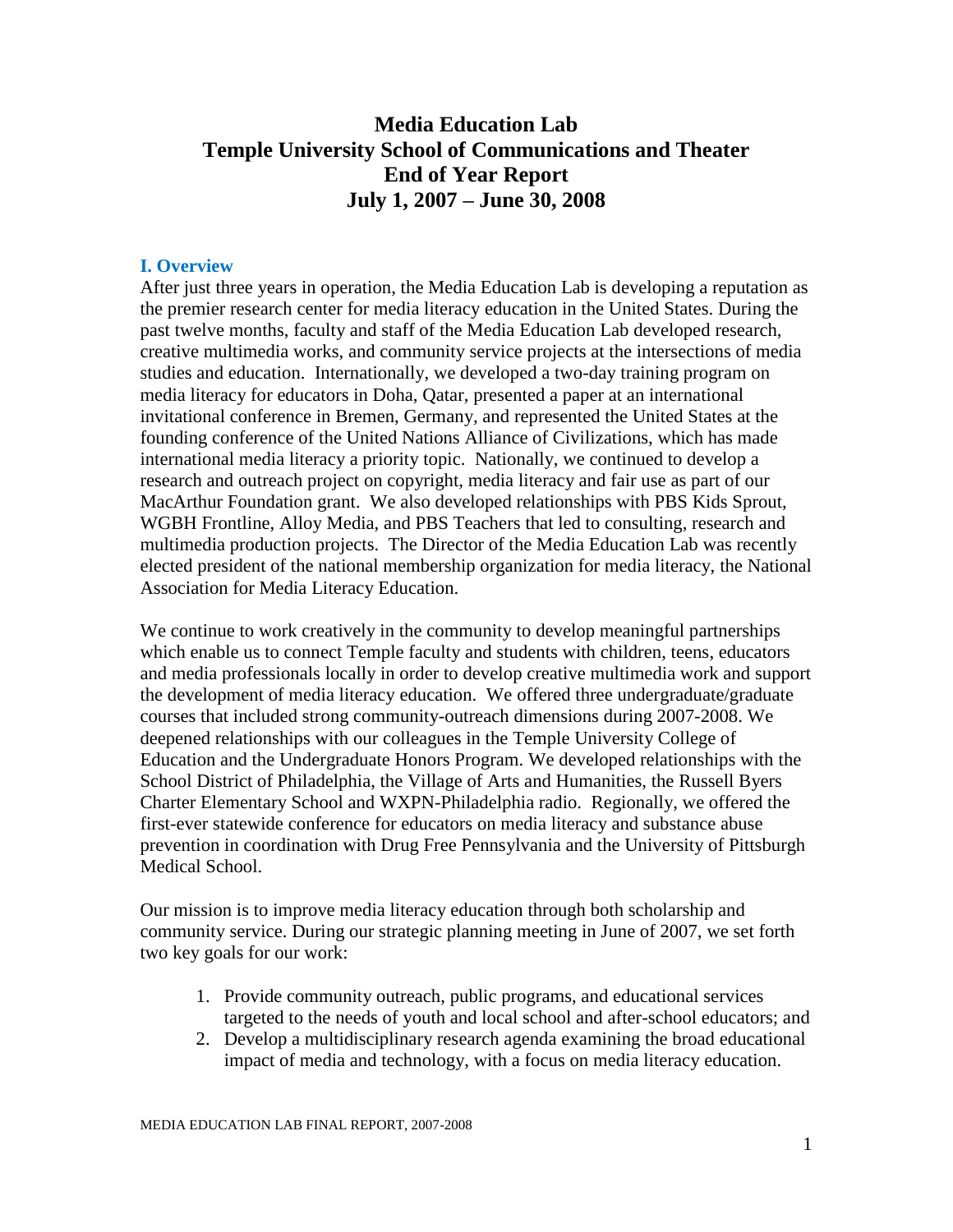This report outlines our major accomplishments in three areas:

- Research and Scholarship
- Institutional Relationships & Multimedia Curriculum Development
- Community Relationships

## **II. Members of the Media Education Lab Team**

#### Faculty

Sherri Hope Culver, Director (Department of Broadcasting, Telecommunication and Mass Media)

Renee Hobbs, Founder (Department of Broadcasting, Telecommunication and Mass Media)

Eugene Martin, Co-Director (Department of Broadcasting, Telecommunication and Mass Media)

Staff: Katie Donnelly, Research Associate Krystin McBrien, Research Assistant

#### Graduate Students:

Kelly Mendoza (Mass Media and Communication PhD. Program) Jiwon Yoon (Mass Media and Communication PhD. Program) Michael RobbGrieco (Mass Media and Communication PhD. Program) Tina Peterson (Mass Media and Communication PhD. Program) Tony Perez (Educational Psychology PhD program)

Undergraduate Student Workers: Deirdre Littlejohn, Research Assistant Nicole Warncke, Research Assistant

Please note: Some of the achievements outlined in this document may be highlighted in other Temple University faculty reports. However, the environment of the Media Education Lab, with multiple projects and opportunities for collaboration, supports the work of faculty members, community leaders, and both graduate and undergraduate students.

### **III. Research and Scholarship**

### **Copyright and Fair Use**

Renee Hobbs, in collaboration with Pat Aufderheide and Peter Jaszi of American University, received a \$600,000 grant from the John D. and Catherine T. MacArthur Foundation to conduct a project on copyright and fair use in media literacy education. This is a three year project.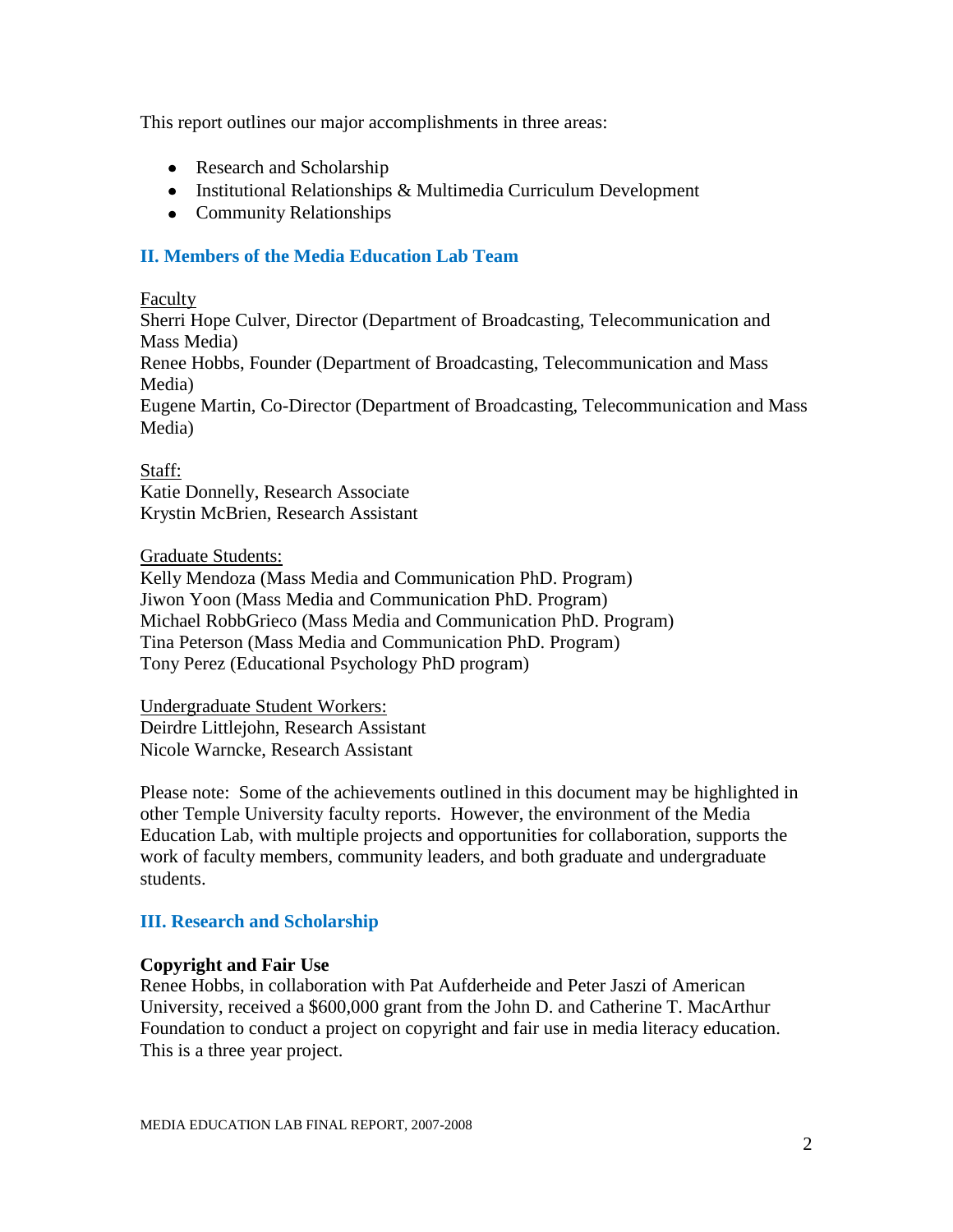This year, we conducted extensive research to determine media literacy educators" existing knowledge and attitudes about copyright and fair use. Our report, *The Cost of Copyright Confusion for Media Literacy*, received publicity in print and online media and was widely circulated to 10,000 educational leaders. We also conducted "quiet meetings" with media literacy educators in small groups across the nation, holding meetings in Boston, New York City, Philadelphia, Chicago, San Francisco, Columbia, SC, Ithaca, NY, and Austin, TX. The quiet meetings are part of a consensus-building process that is helping us to identify the common-ground understandings of how fair use applies to the work of media literacy educators. The MacArthur grant for the project on copyright and fair use has been extended until December, 2009. We have moved into the curriculum development phase of this project and are preparing to release a Statement of Best Practices in Fair Use for media education this November.

## **IV. Institutional Relationships and Multimedia Curriculum Development**

## **PBS Kids Sprout**

Sherri Hope Culver provided strategic management and research consultation for PBS Kids Sprout. This resulted in two position papers: *Evaluative Framework for Online Standards & Practices for PBS Kids Sprout*, and *Creating a Healthy Living Environment On Air and Online for PBS Kids Sprout*. These position papers are being used as policy documents by executive staff at the network to guide decision-making on programming and other content decisions.

## **PBS Frontline, Growing Up Online**

Renee Hobbs and Kelly Mendoza developed PBS Frontline's *Growing Up Online* teacher and parent curriculum. The curriculum includes an online quiz where parents can assess what kind of "Cyber Guide" they are with their children. The curriculum and quiz can be accessed online at:<http://www.pbs.org/wgbh/pages/frontline/teach/kidsonline/>

### **PBS Teachers / Election 2008**

Renee Hobbs and team members of the Media Education Lab developed a multimedia curriculum project (including 71-page curriculum guide, online quiz, and three instructional videos) entitled, *Act, Analyze, Act: A Blueprint for 21st Century Civic Engagement* for PBS Teachers. The guide shows high school and college teachers how to incorporate media literacy into civic education using social media tools that encourage participation and engagement with the Presidential campaign of 2008. The program will be launched in August 2008 and reach virtually all t teachers who use PBS resources.

## **My Pop Studio**

The Media Education Lab conducted research to evaluate My Pop Studio with the marketing company, Alloy Media. Research included online surveys of 200 10-12 year old girls along with intensive telephone interviews with an additional 10 children. With Erica Rosenthal of Claremont Graduate University, we developed a scale for assessing girls" level of celebrity identification and tested this measure. We presented this work at the Society for the Psychological Study of Social Issues (SPSSI) national conference in July of 2008.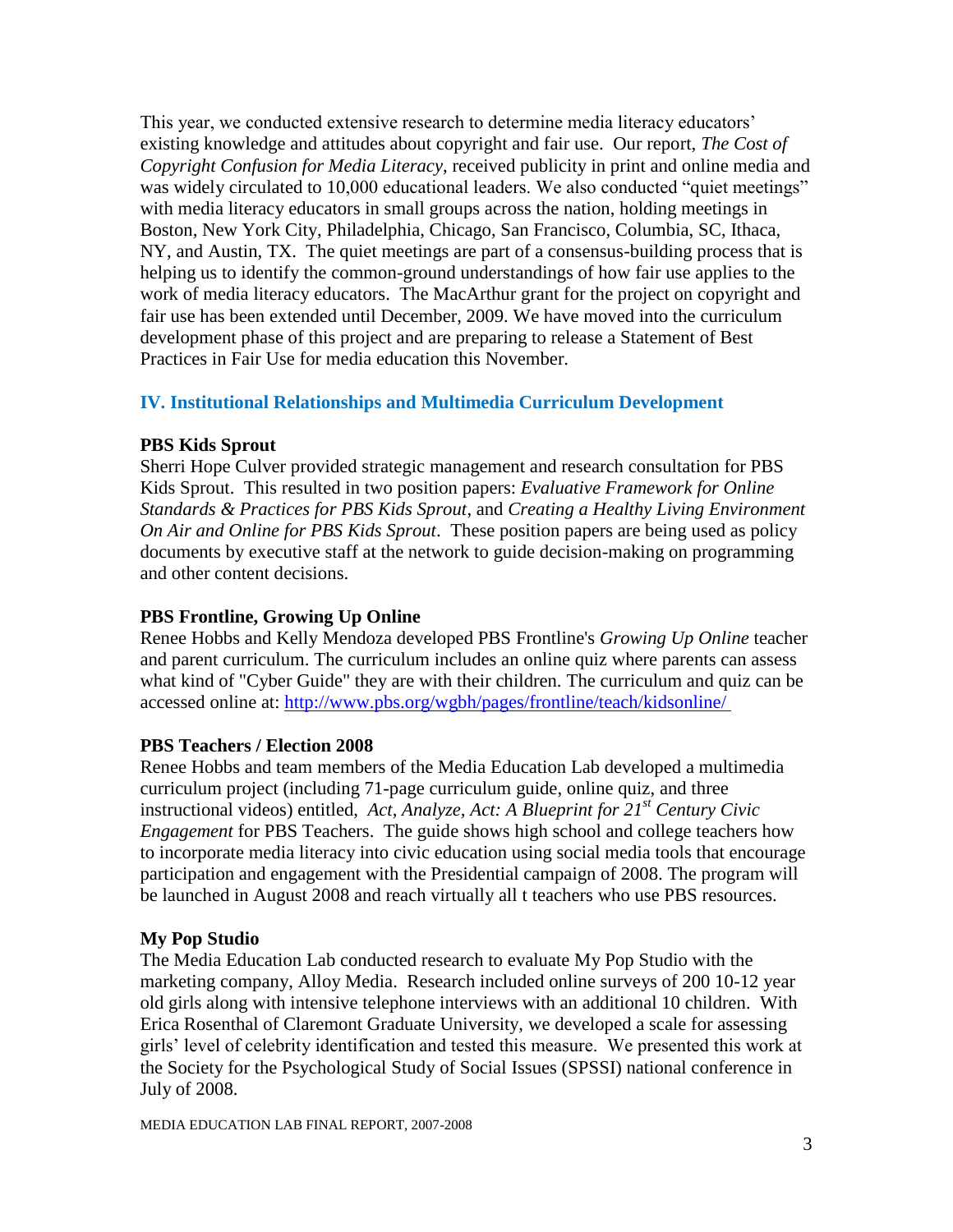The Lab employed summer high school interns from the School District of Philadelphia to conduct viral marketing. Consulting was also provided to Tech Gyrls regarding use of My Pop Studio in an afterschool setting. The team is currently working on a "2.0" version of My Pop Studio, incorporating much of the feedback from the research study. New activities will be incorporated into the revision, which will debut in late 2008.

#### **V. Community Relationships**

#### **Media Smart Seminars**

The Lab hosted three *Media Smart Seminars* this year. These seminars feature experts and local educators on topics related to media, technology, children and learning. All sessions are free and open to the public.

**Profile of a Media Literacy Pioneer.** This year, national media literacy pioneer *Elizabeth Thoman* gave a workshop on the history of the media literacy movement on November 20, 2007. Elizabeth Thoman is the founder and president of the Center for Media Literacy in Los Angeles, CA, and co-founder and board member of the National Association for Media Literacy Education (formerly the Alliance for a Media Literate America.). Liz shared how she helped encourage interest and coordinate work in media literacy scholarship and education in the U.S. through her pioneering efforts and sustained leadership over the past few decades.

**Nonverbal Communication and Media Bias.** On February 13, 2008, Israeli professor *Elisha Babad* gave a talk entitled "The Influence of Non-Verbal Behavior on the Political Communication Process." Elisha Babad is Anna Lazarus Professor of Educational and Social Psychology and former Dean of the School of Education at the Hebrew University of Jerusalem.

**Youth Media in Action.** Lastly, a screening and discussion event was held on March 7, 2008 at *WHYY* as part of the Society of Communication and Media Scholars conference, titled, "Building Bridges with The Village: Connecting the University to Community through Youth Media Production." This event showcased undergraduate and teen student work and discussed Eugene Martin"s field production course for undergraduates in partnership with The Village of Arts and Humanities in North Philadelphia. It was co-sponsored by the SCMS Media Literacy Outreach Scholarly Interest Group, the African/African-American Caucus, and the Media Education Lab at Temple University

Notifications of these events, as well as others, were sent out to targeted mailing lists in the Media Education Lab"s newly formed database of over 3,200 contacts. Graduate students compiled the database and used a web based mailing system to email sixteen distinct mailings to interested parties this year.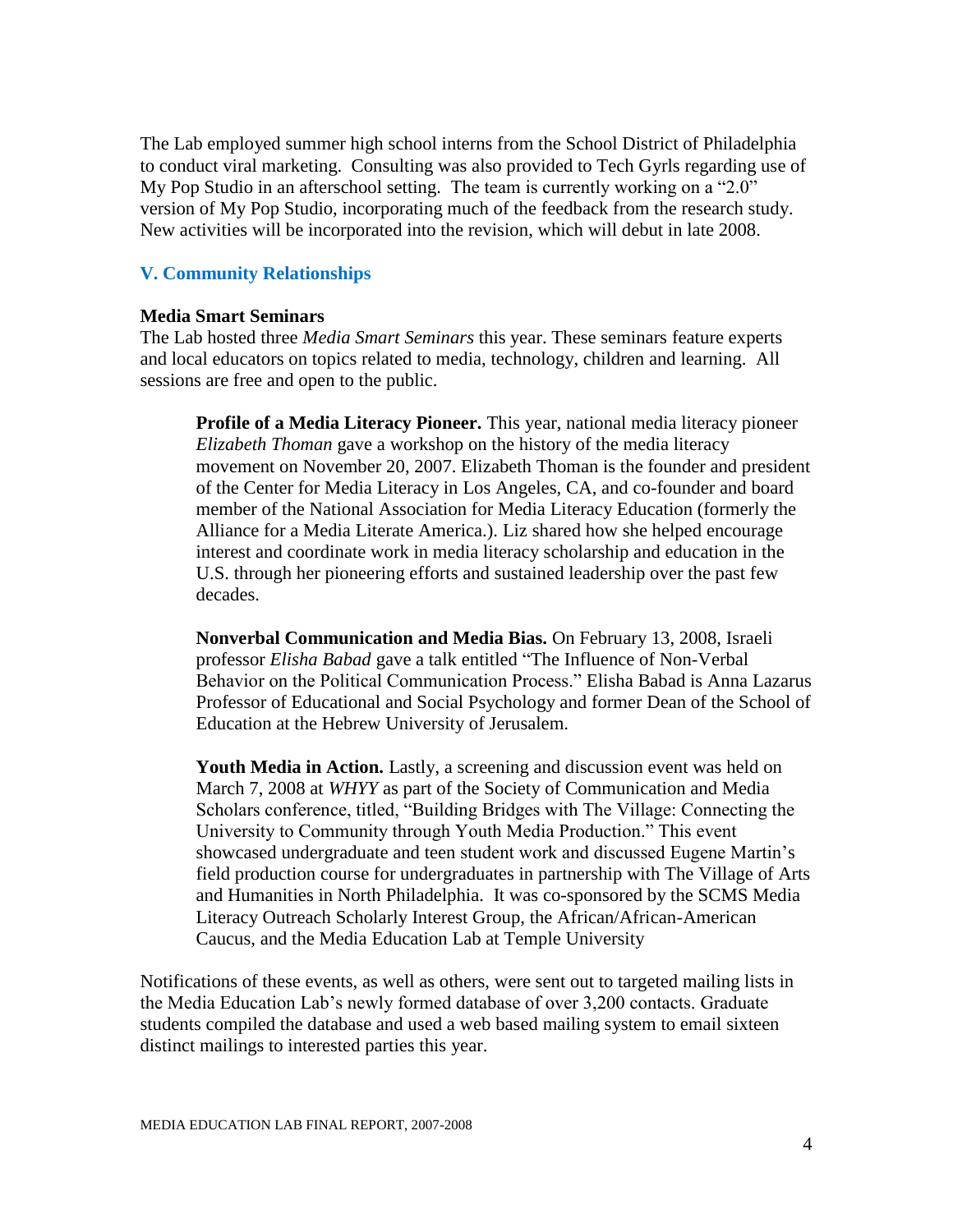#### **School District of Philadelphia, Professional Development**

The Media Education Lab hosted two professional development opportunities for Communications teachers with the School District of Philadelphia this past year. The first was a half-day overview on the basics of media literacy education. The Lab also hosted a day-long workshop for Communication Arts high school teachers called "Thinking Beyond Beats and Rhymes: Practicing Media Literacy in Communication Arts" on November 6, 2007. The program utilized a hip hop documentary as a means of introducing media literacy concepts and skills into the high school communication arts classroom, focusing on how issues of representation can be explored in video production and graphic arts.

#### **Bloodlines and Beirut Boys**

Eugene Martin"s film, *Bloodlines,* was screened at the 2007 Philadelphia Film Festival. The film explores the intersections of family, schools, violence, media, and the community as they affect the lives of young teens in Philadelphia. Over the period of one school year (2005-2006), two Philadelphia children ages 13 and 14 years old, Ebony Graves and Dennis Midiri , were given video cameras to record their lives. Both a visual essay and personal diary, the children directed their segments of the film. Ebony lives in North Philadelphia and attended St. Malachy School; Dennis lives in Kensington and attended Community Education Partners School. The diaries created by Dennis and Ebony show us the obstacles they and other children face in urban American schools and cities today. Martin also produced for WYBE Independence Media CH 35 a half-hour documentary, *Beirut Boys*, that will air in Summer 2008 in the "Philadelphia Stories" TV series.

### **Field Production Course: Community Media Production**

During the Fall 2007 semester, Eugene Martin taught an Honors undergraduate course in Community Media Production in cooperation with The Village of Arts and Humanities on Temple's campus. Temple students collaborated with teens from The Village of Arts and Humanities to create four original video productions. Community screenings were hosted at Temple in the Student Center and residents, friends, students and teens participated in the screenings. Over 800 people attended the screenings this year. In this community-university partnership, Temple students learned how creative media production activities can create a bridge between themselves and the teens in North Philadelphia. In addition to supporting production of teen-produced videos, Temple students created their own video documentary about the making of the teen-produced video as part of their coursework. As Eugene Martin explains, "For Temple students, the experience of field-site work completely shatters the glass wall between these two worlds. Students lost their inhibitions and fears about people in the neighborhood by making important connections to local youth and their families."

### **Field Placement Course: Youth Media and Media Literacy**

During the Spring 2008 semester, this BTMM course, taught by Michael RobbGrieco, provided students with a community learning experience in which children and teens built their communication, media production and critical thinking skills. The course was a combination of lecture and field placement in high school classrooms in the School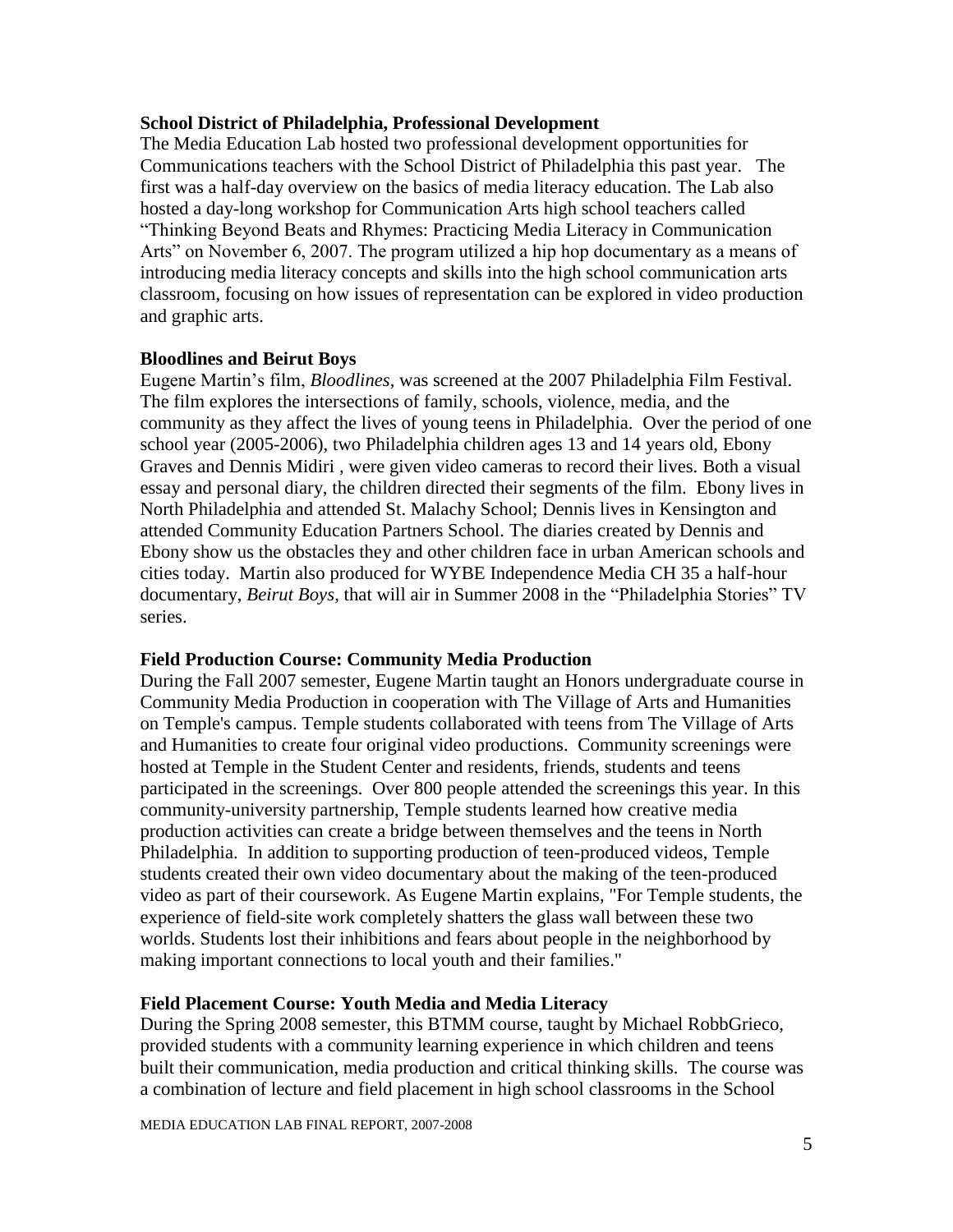District of Philadelphia. Participating schools were selected by Leslye Saul, the Communication Arts coordinator for the school district. The course encouraged students to reflect on the role of media and technology in the lives of youth, helped them gain experience with teaching processes and learning, and strengthened their understanding of the role of media and technology in urban education through reflective writing and discussion.

#### **Research Collaboration Course: Mass Media and Children**

In the spring 2008 semester, undergraduate and graduate students in Renee Hobbs" Mass Media and Children course conducted original research to assess the media and technology use of more than 400 students in grades  $PK - 6$  at the Byers School. Students conducted interviews and survey data and presented their findings to the faculty of the school in a poster session on May 4, 2008. The project was designed to learn more about the media consumption choices of African-American children in urban communities and to motivate interest in media literacy among elementary faculty. Data from this study will be presented at a national conference in 2009.

#### **"Critical Eye on the Media" Statewide Conference**

Drug Free Pennsylvania hosted a statewide conference, "Critical Eye on the Media," on June 19-20, 2008 for 75 teachers, counselors, prevention specialists, and administrators who want to make a difference in the lives of middle school students and their families. Renee Hobbs developed the conference along with Dr. Glenn Zehner of Drug Free Pennsylvania and Dr. Brian Primack from the University of Pittsburgh Medical School.

### **VI. Awards and Recognition**

Sherri Hope Culver was elected President of the National Association for Media Literacy Education (NAMLE), formerly the Alliance for a Media Literate America (AMLA). Sherri Hope Culver also received the Innovative Teaching Award from SCT in May 2008.

Eugene Martin received the Junior Faculty Teaching Award from SCT in May 2008. Eugene Martin also received a fellowship for Media Arts from the Pennsylvania Council on the Arts for 2008.

Renee Hobbs received the 2007 ONNIE Award, Outstanding Media Educator, from Common Sense Media at a gala event in San Francisco in October, 2007.

Kelly Mendoza won the 2007 Media Smart Research Award from Cable in the Classroom. Her paper, "Mapping Parental Mediation and Making Connections with Media Literacy" was chosen as the top submission for graduate student research in media literacy education. The paper describes three types of mediation, looks at the research on factors that influence mediation, family communication styles, and the effects of mediation on children's attitudes and behavior. It then examines connections to media literacy and remaps the mediation styles according to a media literacy inquiry model.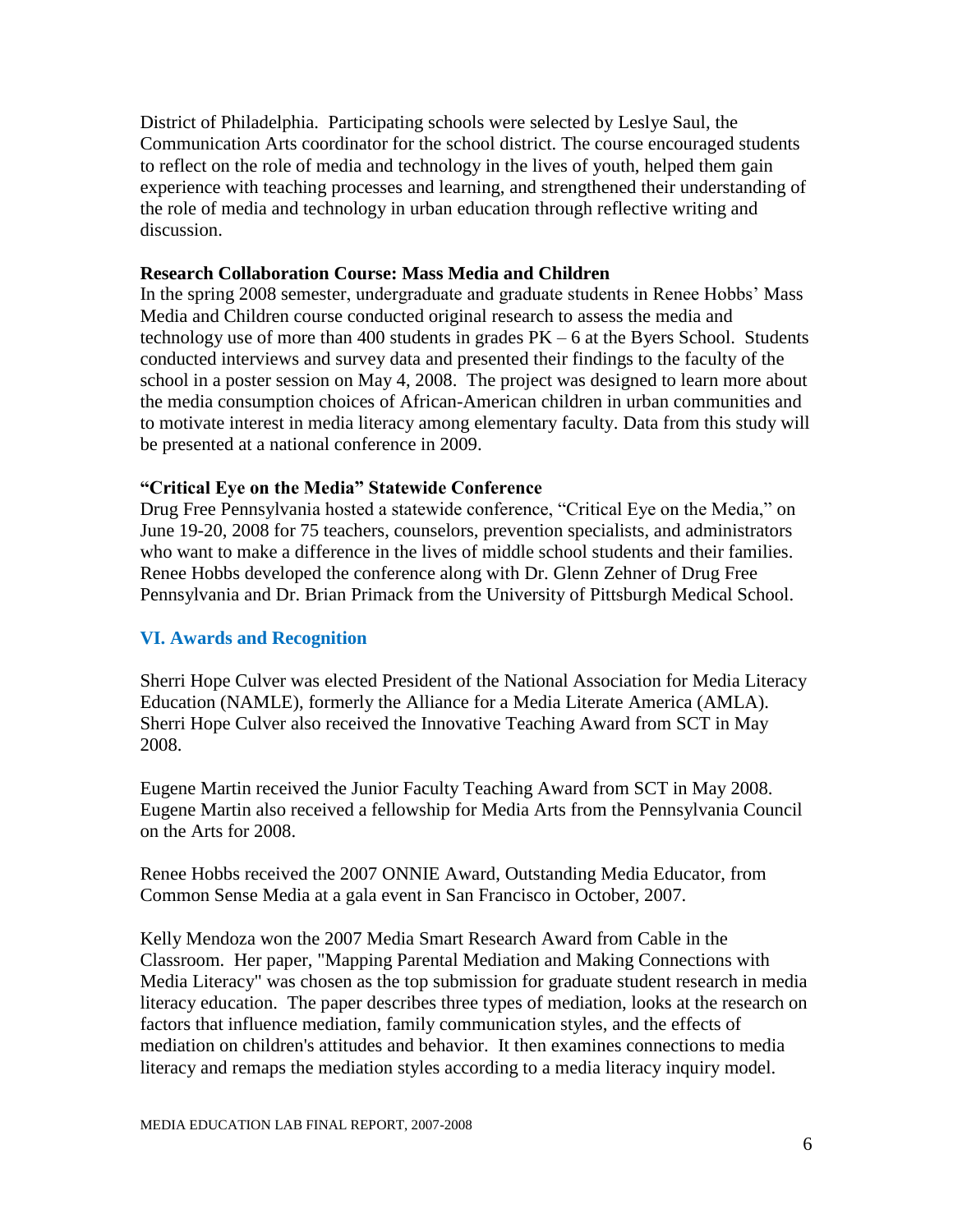Download the paper or listen to a podcast of her award presentation here: <http://www.ciconline.org/mediasmartwinner07>

Jiwon Yoon"s paper, "Why Individuals Predisposed to Suicide Gather in Online Suicide Communities in South Korea" won the first place in Research in Progress Paper Competition at the 2008 Broadcast Education Association, Las Vegas, NV. April 16-19, 2008.

## **VII. Upcoming Media Education Lab Projects for 2008 / 2009**

Although Renee Hobbs will be on sabbatical leave next year, work in the lab will continue. Sherri Hope Culver will continue as Director. The following new projects are in active development:

### **Alliance of Civilizations**

Renee Hobbs received a \$5,000 grant to promote cross-cultural understanding through media literacy from Alliance of Civilizations, United Nations. This grant will be used to support expenses for the class, *Media Literacy as a means to Promote Cultural Understanding,* which will be taught by Jiwon Yoon during the Fall 2008 semester. Faculty and children from the Roberts Elementary School in Upper Merion, PA will work with Temple undergraduate students on this effort.

### **Byers Charter Elementary School**

Renee Hobbs has teamed up with Laurada Byers, founder and CEO of the Russell Byers Charter School, to develop a large-scale communications and media literacy program for students PK-12. This program, titled, "Powerful Voices for Urban Kids," will serve as a national model for media literacy curriculum implementation.

### **Common Sense Media**

Kelly Mendoza is currently working with Common Sense Media to help them develop their school-based parent education program. The program addresses child developmental issues, media literacy, and effective ways parents can monitor, share, and create media with their children.

## **Community College of Philadelphia Collaboration**

Renee Hobbs and Eugene Martin have met with members of the Community College of Philadelphia"s English Department. We are currently discussing a potential new program that would help create "deep alignment" between CCP"s new "media studies track" and Temple"s School of Communications and Theater.

## **Girl Scouts and Media Literacy**

Sherri Hope Culver and Kelly Mendoza have negotiated to develop and present a full day workshop on media literacy and technology to approximately 250 girl scouts. The event will be held on Saturday, October 11, 2008. The Lab received a grant of \$6,000 to support this work.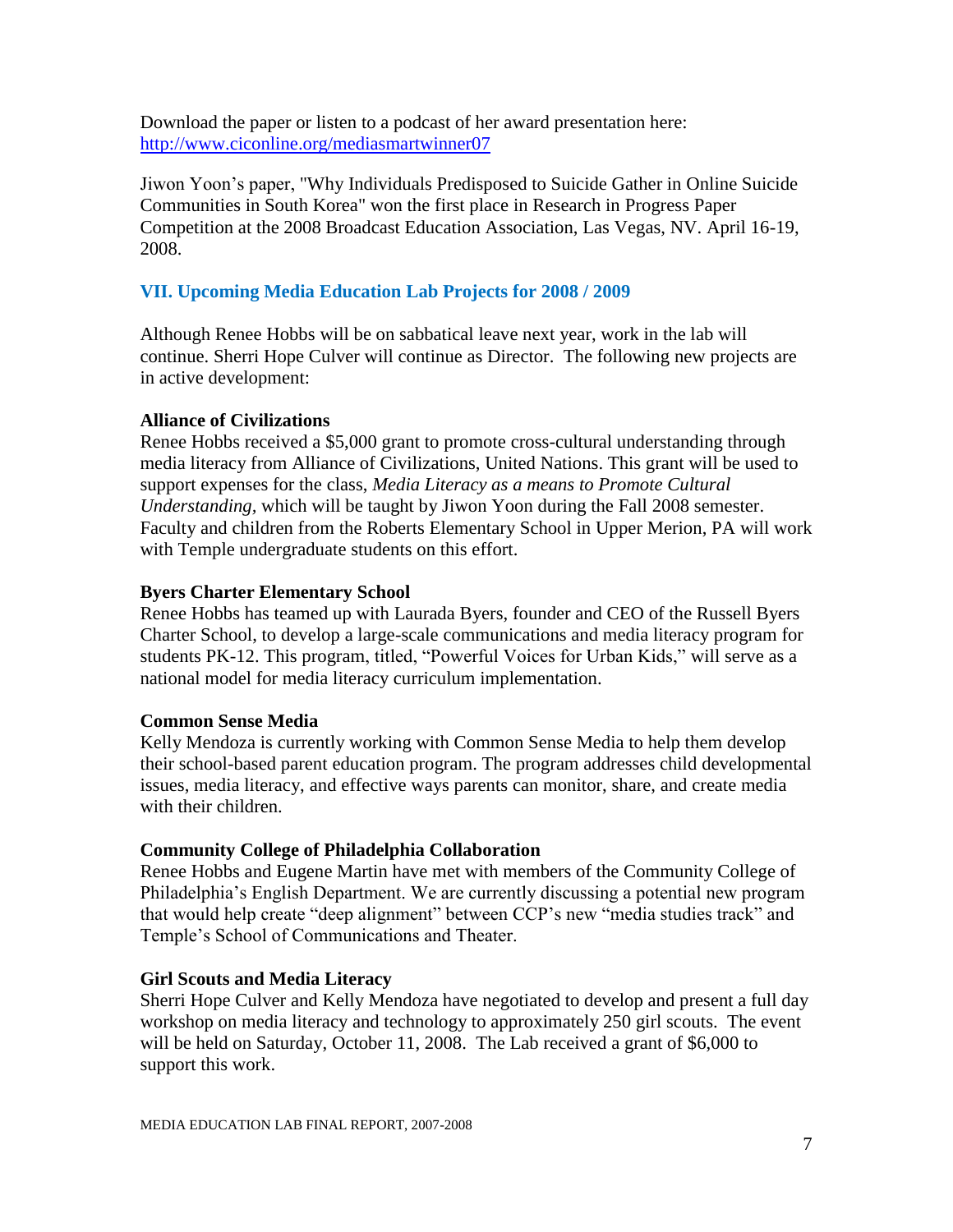### **Upgrading the Media Education Lab Website**

We are currently in the process of hiring a new web developer to re-design the Media Education Lab website [\(www.mediaeducationlab.com\)](http://www.mediaeducationlab.com/), in order to allow for increased user interaction, including commenting, blogging, and user video upload.

#### **Rebooting the News Conference**

The Lab will host an invitational conference on news literacy on October 23-25, 2008. The event is in partnership with Bill Densmore from the Media Giraffe Project.

### **North Philadelphia History Project**

Eugene Martin was awarded a Seed Grant from the Office of the Provost for \$50,000 for a project about the history of North Philadelphia as told from the point of view of four generations of women. Martin will produce a one hour documentary film, and Kimmika Williams-Witherspoon from Theater will write a play based on oral history interviews with 50 women. Martin is also creating a photo book about North Philadelphia.

#### **Summer Institute for Teachers, 2009**

Sherri Hope Culver has begun discussions with the School District of Philadelphia to offer a multi-day summer media literacy institute for communication and language arts teachers. Act 48 credit would be provided to teachers through the School District. The institute could also be opened up to teachers outside of the School District of Philadelphia.

#### **VIII. Appendix**

*A complete list of publications, multimedia productions, and presentations developed in 2007-2008.*

### **PUBLICATIONS**

### **Copyright and Fair Use**

Aufderheide, P., Jaszi, P. & Hobbs, R. (2008). Media literacy educators need clarity about copyright and fair use. Journal of Media Literacy 54: 41 - 44.

Donnelly, K. (2007, November). Using media, fair use and copyright. *Youth Media Reporter, 10,* 174-177.

Hobbs, R. (2008). How `fair use` can reduce copyright confusion. STN Network News 3(3): 5-6. A publication of the Student Television Network.

Hobbs, R. (2008). Copyright confusion is shortchanging our students. Education Week 27(27) March 12: 26, 29.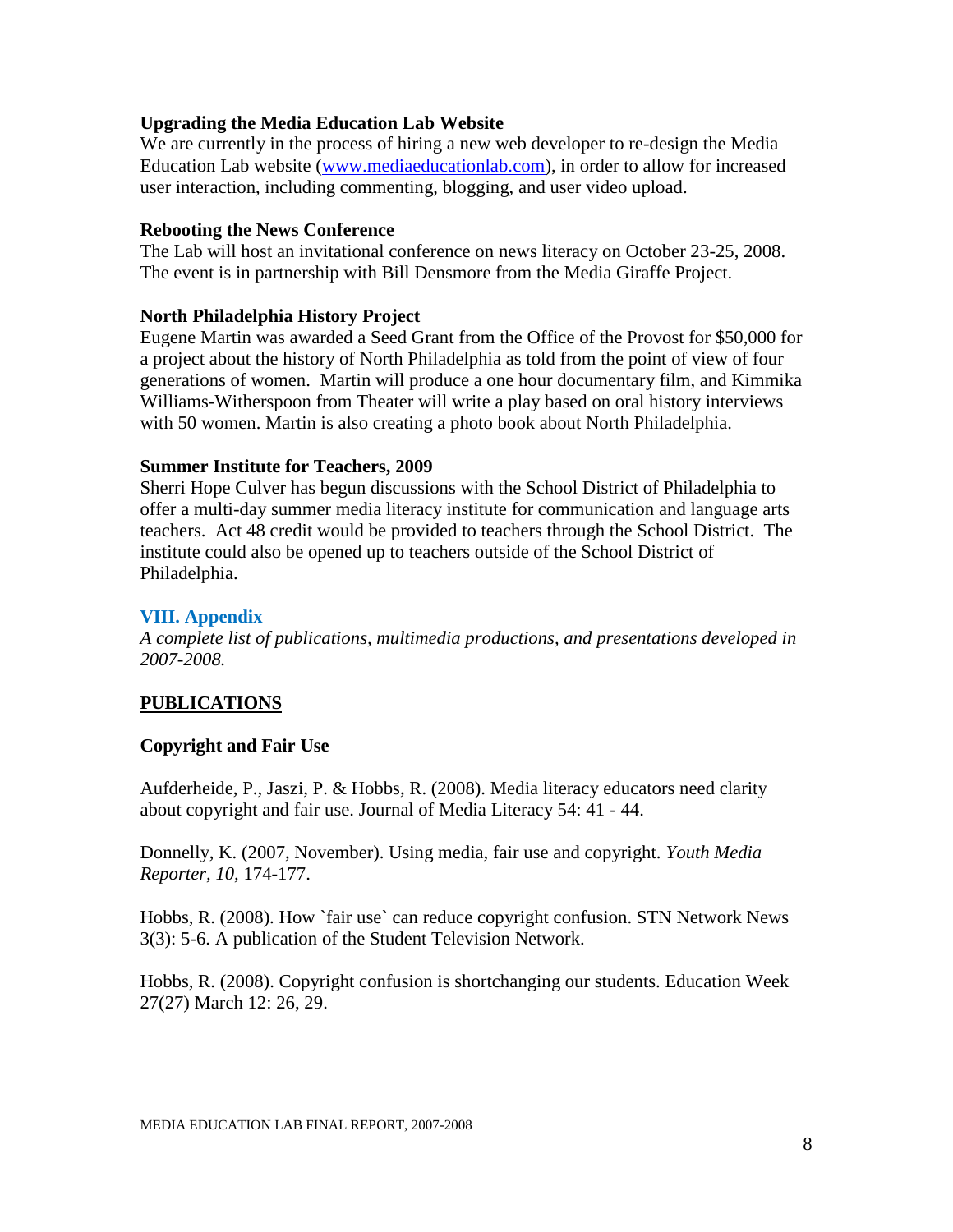## **Youth Media & Community Media**

Donnelly, K. (2008, Feb).Youth participation and media literacy on The-N.com. SIMILE*, 8*(1), [http://www.utpjournals.com/simile/simile.html.](http://www.utpjournals.com/simile/simile.html)

Martin, E. (2008). Community Media and the Arts 2007-2008. Available online at: [http://www.blurb.com/bookstore/detail/219086/?utm\\_source=badge&utm\\_medium=bann](http://www.blurb.com/bookstore/detail/219086/?utm_source=badge&utm_medium=banner&utm_content=140x240) [er&utm\\_content=140x240.](http://www.blurb.com/bookstore/detail/219086/?utm_source=badge&utm_medium=banner&utm_content=140x240)

Culver, S.H., (2008) "New Media Literacy," *A Chance to Heal* newsletter.

## **Theoretical and Research Issues in Media Literacy**

Hobbs, R. (2007). *Reading the media: Media literacy in high school English.* New York: Teachers College Press.

Hobbs, R. (2007). Entries on: Media Literacy Key Concepts, Media Education International. In Jeffrey Jensen Arnett (Ed.). Encyclopedia of children, adolescents and the media. Beverly Hills: Sage (pp. 497 - 499; 528 - 529).

Hobbs, R. (2008). Debates and challenges facing new literacies in the 21st century. In Sonia Livingstone and Kristin Drotner (Eds.), *International Handbook of Children, Media and Culture.* London: Sage (pp. 431 - 447).

Hobbs, R. (2008). Editor's Introduction. *Handbook of teaching literacy through the visual and communicative arts, Volume II.* Mahwah, NJ: Lawrence Erlbaum Associates. Sponsored by the International Reading Association (pps.1 -3).

Hobbs, R. (2008). A response to Staples, `Are we our brothers´ keepers? Exploring the social functions of reading in the life of an African American urban adolescent.` In Marc Lamont Hill and Lalitha Vasudevan (Eds.) *Media, learning and sites of possibility.* New York: Peter Lang (pp. 73 - 76).

Hobbs, R. (2008). Entry on Media Literacy. In Neil Salkind (Ed). *Encyclopedia of educational psychology*. Beverly Hills: Sage.

Hobbs, R. and RobbGrieco, M (2007). The National Media Education Conference helps strengthen the field. *Youth Media Reporter* 1:7.Available online: [http://www.youthmediareporter.org/2007/07/the\\_national\\_media\\_education\\_c.html](http://www.youthmediareporter.org/2007/07/the_national_media_education_c.html)

### **Girls and Online Media**

Hobbs, R. and Rowe, J. (2008). Creative remixing and digital learning: Developing an online media literacy tool for girls. In P. C. Rivoltella (Ed.). *Digital literacy: Tools and methodologies for an information society.* Hershey, PA: Idea Group Press (pgs. 230 - 241).

MEDIA EDUCATION LAB FINAL REPORT, 2007-2008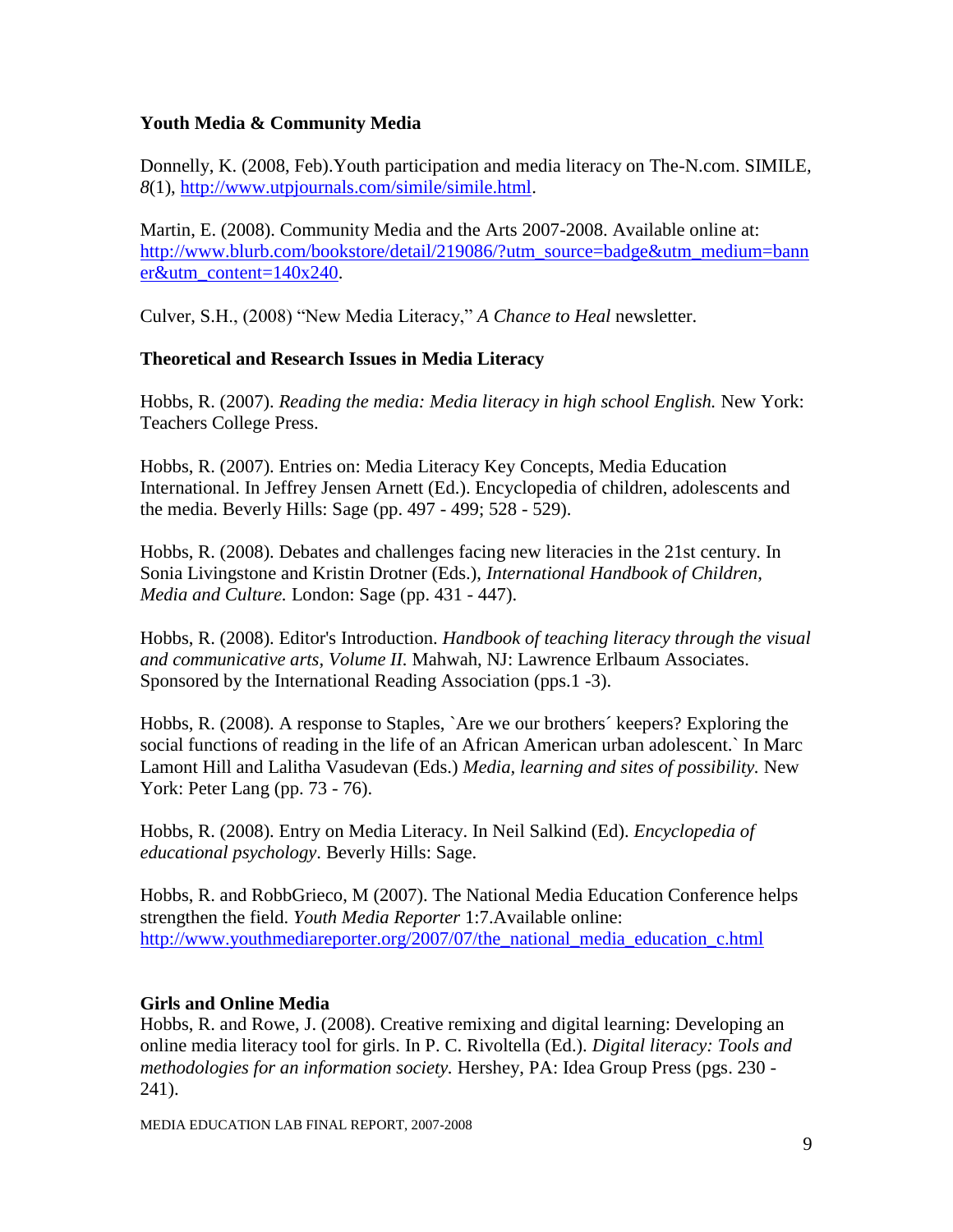### **International Media Literacy**

Yoon, J. (2008). South Korean Scholars Studying North Korean Movies. *Asian Cinema 18*, (2), pp. 160-179.

### **MULTIMEDIA PRODUCTIONS:**

#### **Video:**

Bloodlines Video Diary Project. (2008). Video. Executive Producer: Eugene Martin.

Beirut Boys. (2008). Video. Executive Producer: Eugene Martin.

#### **Audio:**

Culver, S.H. (2007) Podcast series on media literacy. WXPN Philadelphia: Kids Corner

#### **Online:**

Hobbs, R. & Mendoza, K. (2008). *Growing up online.* Multimedia study guide. Boston: WGBH Frontline. Available: <http://www.pbs.org/wgbh/pages/frontline/teach/kidsonline/>

Media Education Lab (2008, in press). *Act, Analyze, Act: A Blueprint for 21st Century Civic Engagement.* Alexandria, VA: PBS Teachers.

#### **Multimedia:**

Hobbs, R. (2007). *The media straight up!* Second edition. CD-ROM multimedia curriculum. Drug Free Pennsylvania: Harrisburg PA.

## **WORKSHOPS AND PRESENTATIONS:**

### **Girls and Online Learning**

Culver, S.H., Mendoza, K., Yoon, J., Greico, M. Several workshops were given at Camp Nock-a-mixon in July 2007 to three age divisions. These workshops balanced the technology and media literacy learning goals of My Pop Studio with the need to provide that learning in a fun, camp-like environment.

Culver, S.H., Hobbs, R., Mendoza, K. "Online Games for Media Literacy" National Media Education Conference, St. Louis, MO, June 25, 2007

Hobbs, R. and Rosenthal, E.L. "Celebrity Identification and Media Literacy among "Tween" Girls." Society for the Psychological Study of Social Issues (SPSSI), 2008 Biennial Convention, Chicago, IL, June 28, 2008.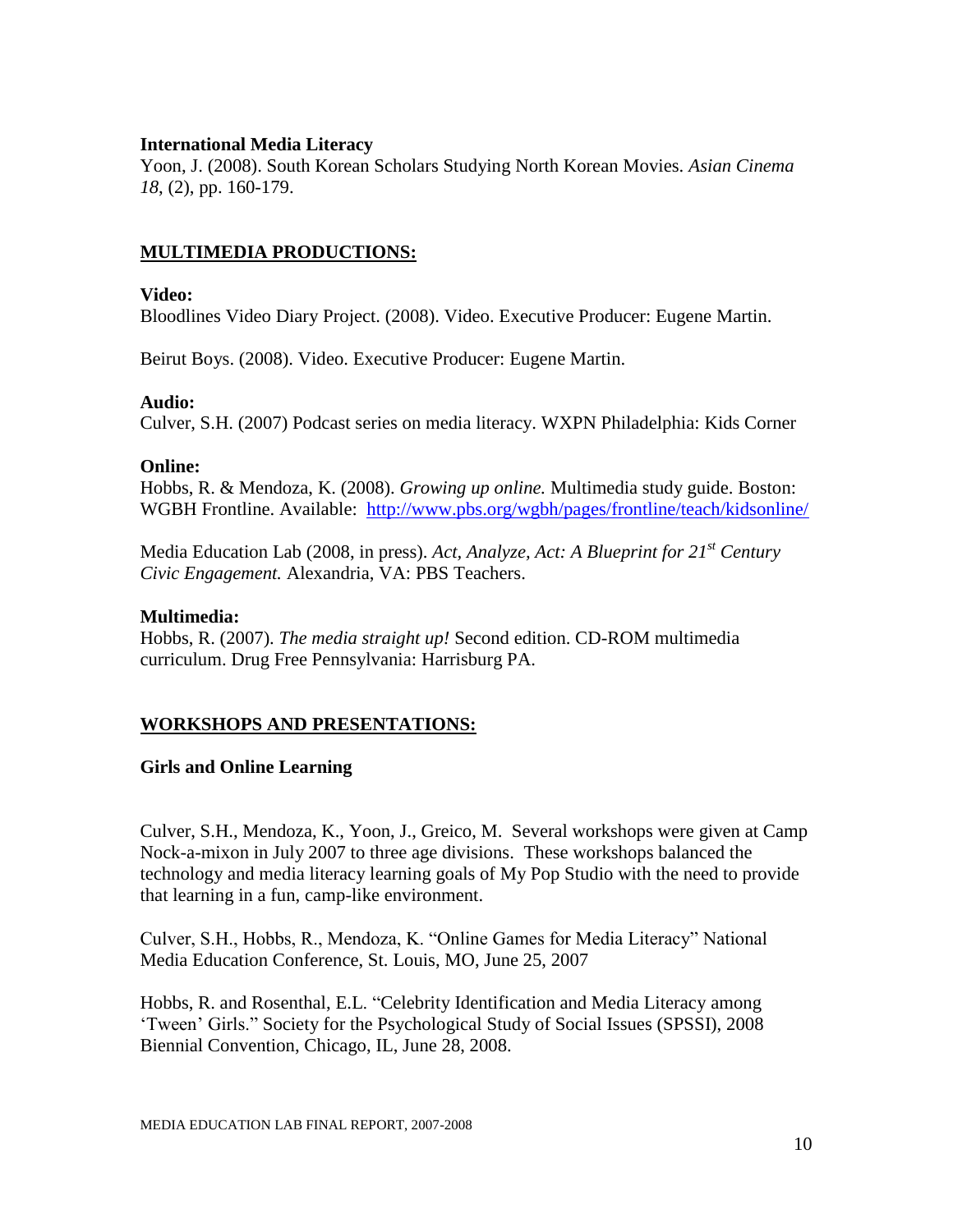Mendoza, K. "Remixing an Online Game: Tweens Learning Media Literacy Skills." Society for Cinema and Media Studies, Philadelphia, PA, March 8, 2008.

## **Media Literacy International**

Hobbs, R. "Building a Clearinghouse for Media Literacy Education," Alliance of Civilizations conference, United Nations. Madrid, Spain, January 15-16, 2008.

Hobbs, R. Conference Organizer and Presenter. "Media Literacy Institute." A two-day professional development program for educators from Qatar University and area schools, Doha, Qatar. December 10 – 12, 2007.

Yoon, J., Hobbs, R. Culver, S. and Robb-Grieco, M. Visit by Korean Press Institute. We hosted a half-day meeting with educators and leaders from the Korean Press Institute, describing media literacy education in the United States.

Hobbs, R. "Theoretical and Conceptual Frameworks Affecting the Development of Media Literacy Education in the United States," Visual Competencies Symposium, Jacobs University, Bremen Germany, July 6 - 8, 2007.

Hobbs, R. Panel Presentation: "Youth Media in the United States," Media Literacy Overseas Conversations III Conference, Fordham University, New York, NY. June 2, 2007.

## **News Literacy**

Hobbs, R. "Developing an Online Current Events Community," Paper presentation with Paul Folkemer. Association for Supervision and Curriculum Development (ASCD), New Orleans, March 16, 2008.

Yoon, J. "Public Discourse on TV News for Deliberative Democracy." Paper accepted at the 2008 Eastern Communication Association, Pittsburgh, PA. May 1-4, 2008.

## **Children's Media**

Culver, S.H. "Wherever, Whenever, Whatever: Kids & Media Today and What it Means for You". Pennsylvania Council of Child, Youth & Family Service annual conference, April 24, 2008

Culver, S.H., "Poof! You"re 8 Again: Trends in Children"s Mass Media", Northeast Media Literacy Conference, Friday, April 11, 2008

Culver, S.H., "The Reluctance of Public Broadcast Stations to Conduct Research", panel presentation at Broadcast Education Association conference titled, "Emerging Issues for Public & Community Broadcasters", April 17, 2008

MEDIA EDUCATION LAB FINAL REPORT, 2007-2008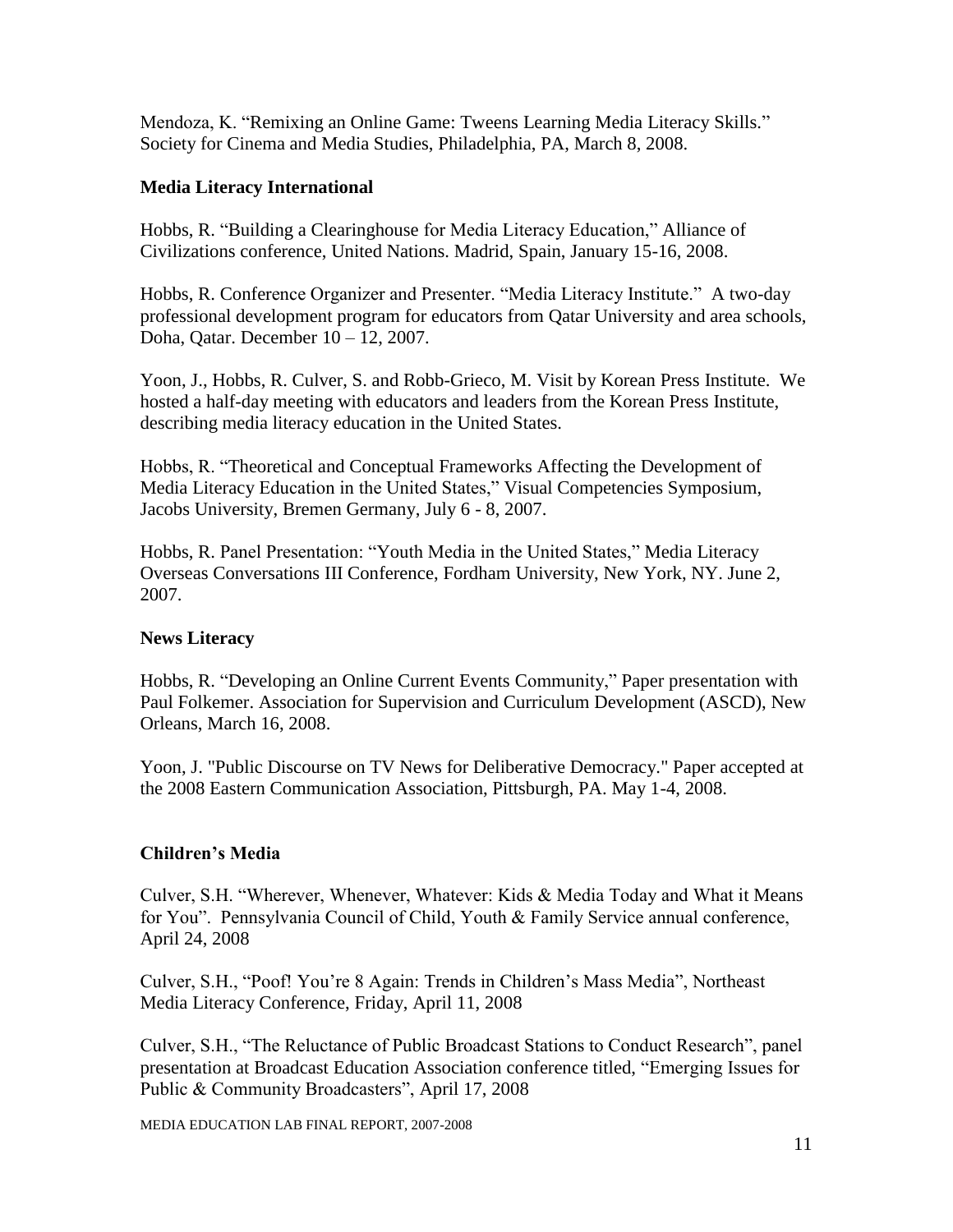### **Theoretical and Research Issues in Media Literacy**

Hobbs, R. "Sisters, Cousins, Competitors or Friends? Visual Competence and Media Literacy." Paper presentation, International Communication Association, Montreal, Canada, May 25, 2008.

Hobbs, R. Media Literacy and the Health and Well-Being of Children. International Communication Association conference, Montreal, Canada, May 23, 2008.

Hobbs, R. "What the Research Says," Keynote Address, Alliance for a Media Literate America, St. Louis, MO. June 24, 2007.

Hobbs, R. "Media Literacy: Activism, Consumption and Production," Boston Public Schools, Arts Media and Communication Conference, Northeastern University, Boston. February 2, 2008.

Hobbs, R. "Problematizing the Core Instructional Practices of Media Literacy." Presentation at the Society for Cinema and Media Studies Conference (SCMS), Philadelphia PA, March 9, 2008.

Hobbs, R. Presentation: Enhancing the Needs of All Learners with Technology, International Reading Association pre-conference, Atlanta, GA, May 3, 2008.

### **Youth Media & Community Collaborations**

Culver, S.H., "From the Classroom to the Community: Making Media Literacy Collaborations Work," Detroit Media Literacy Conference, May 30-31, 2008

Culver, S.H., Keynote address: "The Transformation to the National Association for Media Literacy Education," Detroit Media Literacy Conference, May 31, 2008

Yoon, J. "Video Production as a Bridge between the University and the Community: Going beyond a Client-Based Model." Paper presented at the 2008 International Communication Association, Montreal, Canada. May 22-26, 2008.

### **Copyright & Fair Use**

Hobbs, R. "All the Grey Areas: How Media Educators´ Beliefs about Copyright and Fair Use Affect Instruction," International Communication Association, San Francisco, CA, May 25, 2007.

Hobbs, R. & Donnelly, K. Panel Presentation: Developing Consensus on Fair Use for Media Literacy. Society for Cinema and Media Studies, Philadelphia, PA, March 8, 2008.